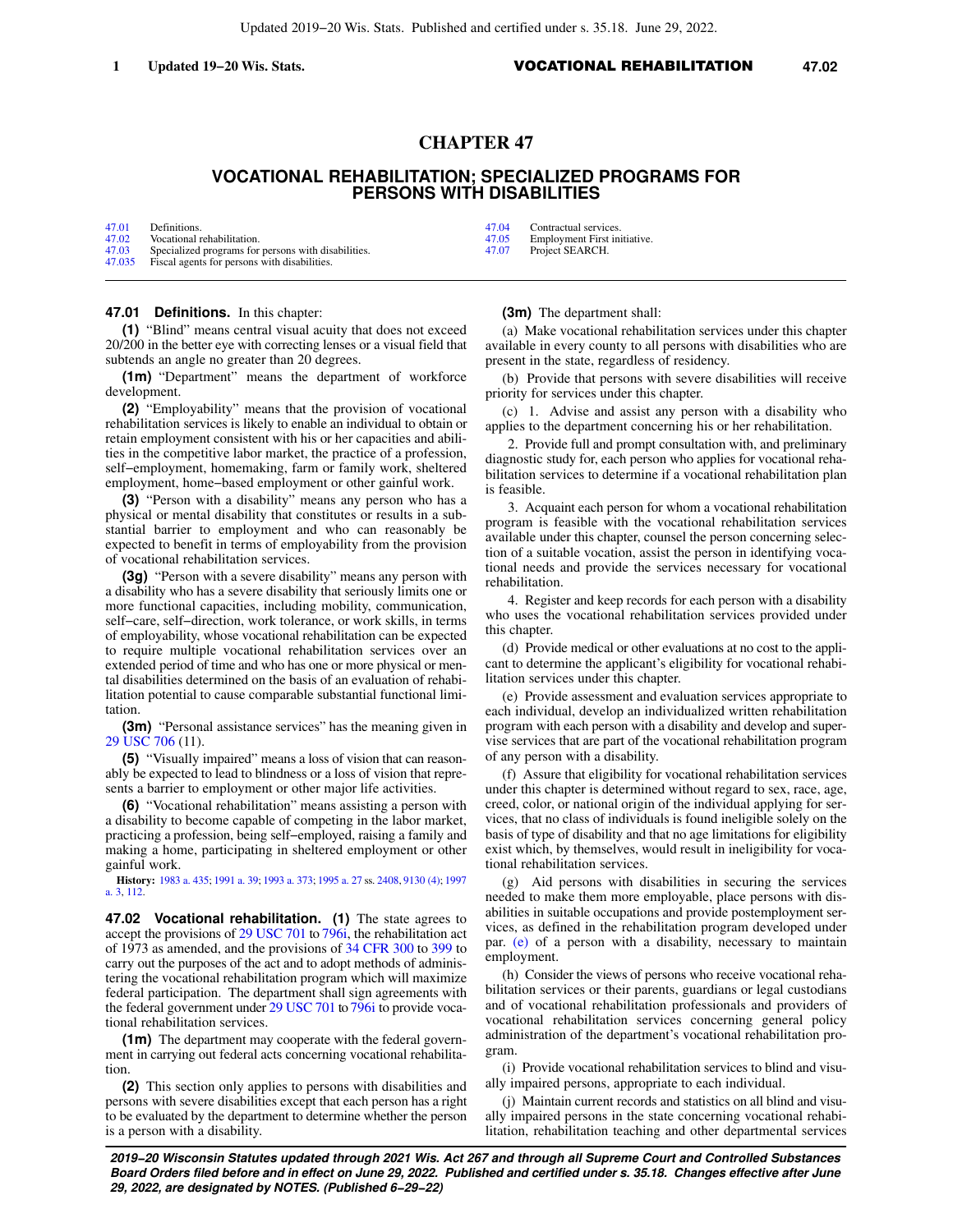## **47.02** VOCATIONAL REHABILITATION **Updated 19−20 Wis. Stats. 2**

provided and the results achieved in order to plan its services to blind and visually impaired persons.

(k) Maintain a cooperative relationship with counties to assist in administering and providing uniform services to blind and visually impaired persons throughout the state, to prevent duplication of effort and to ensure that blind and visually impaired persons receive adequate services.

(L) Promote the establishment of local resources for the vocational rehabilitation of persons with disabilities.

(m) Except as provided in par.  $(n)$ , determine the financial need of persons with disabilities based upon a uniform fee schedule as provided under s. [46.03 \(18\)](https://docs.legis.wisconsin.gov/document/statutes/46.03(18)) for the provision or purchase of vocational rehabilitation services specified in the rehabilitation program developed under par. [\(e\)](https://docs.legis.wisconsin.gov/document/statutes/47.02(3m)(e)) of the person with a disability.

(n) Assure that no financial needs test is applied as a condition for the provision of counseling, guidance, referral and job placement services. Those services shall be provided at no cost to persons determined eligible for services under this chapter.

(o) Report to the federal department of education as required in [29 USC 721](https://docs.legis.wisconsin.gov/document/usc/29%20USC%20721) (a) (10).

**(5)** Any person aggrieved by a determination of eligibility or ineligibility for vocational rehabilitation services or by the furnishing or denial of vocational rehabilitation services may commence an appeal as provided under rules promulgated by the department.

**(6)** The department may:

(a) From the appropriation under s. [20.445 \(5\) \(a\)](https://docs.legis.wisconsin.gov/document/statutes/20.445(5)(a)), provide financial aid to any person with a disability who is receiving vocational rehabilitation training and who has no other source of aid.

(b) Accept gifts, grants and donations to be used for the purposes of this chapter. The department shall deposit all moneys received under this paragraph in the appropriation under s. [20.445](https://docs.legis.wisconsin.gov/document/statutes/20.445(5)(i)) [\(5\) \(i\)](https://docs.legis.wisconsin.gov/document/statutes/20.445(5)(i)).

(c) Provide personal assistance services to any person with a disability through county departments of human services or social services under s. [46.215,](https://docs.legis.wisconsin.gov/document/statutes/46.215) [46.22](https://docs.legis.wisconsin.gov/document/statutes/46.22) or [46.23](https://docs.legis.wisconsin.gov/document/statutes/46.23), aging units as defined in s. [46.82 \(1\) \(a\)](https://docs.legis.wisconsin.gov/document/statutes/46.82(1)(a)) or other persons.

**(7)** (a) Except as provided in par. [\(b\),](https://docs.legis.wisconsin.gov/document/statutes/47.02(7)(b)) no person may disclose any information concerning any person who applies for or receives vocational rehabilitation services without the consent of the person except when necessary for the administration of this chapter or to carry out a person's rehabilitation plan developed pursuant to this chapter. The department shall promulgate rules to administer this subsection.

(b) 1. Paragraph [\(a\)](https://docs.legis.wisconsin.gov/document/statutes/47.02(7)(a)) does not prohibit disclosing information of a summary or statistical nature.

2. Any person who has applied for or received vocational rehabilitation services may obtain access to his or her records under rules promulgated by the department.

(c) Any person who violates this subsection or a rule promulgated under this subsection shall be fined not more than \$500 or imprisoned not more than 6 months or both.

**History:** [1983 a. 435](https://docs.legis.wisconsin.gov/document/acts/1983/435); [1991 a. 178;](https://docs.legis.wisconsin.gov/document/acts/1991/178) [1993 a. 373;](https://docs.legis.wisconsin.gov/document/acts/1993/373) [1995 a. 27](https://docs.legis.wisconsin.gov/document/acts/1995/27); [1997 a. 112](https://docs.legis.wisconsin.gov/document/acts/1997/112); [1999 a.](https://docs.legis.wisconsin.gov/document/acts/1999/82) [82](https://docs.legis.wisconsin.gov/document/acts/1999/82) ss. [4](https://docs.legis.wisconsin.gov/document/acts/1999/82,%20s.%204) to [20;](https://docs.legis.wisconsin.gov/document/acts/1999/82,%20s.%2020) [2003 a. 33](https://docs.legis.wisconsin.gov/document/acts/2003/33); [2013 a. 20](https://docs.legis.wisconsin.gov/document/acts/2013/20); [2015 a. 55](https://docs.legis.wisconsin.gov/document/acts/2015/55).

**Cross−reference:** See also chs. [DWD 65](https://docs.legis.wisconsin.gov/document/administrativecode/ch.%20DWD%2065), [68,](https://docs.legis.wisconsin.gov/document/administrativecode/ch.%20DWD%2068) and [75](https://docs.legis.wisconsin.gov/document/administrativecode/ch.%20DWD%2075), Wis. adm. code.

**47.03 Specialized programs for persons with disabilities. (2)** The department may accept gifts, grants and donations to be used for the purposes of this section. The department shall deposit all moneys received as gifts, grants and donations in the appropriation under s.  $20.445(5)(i)$ .

**(3)** (a) No person may advertise any product as being blind− made or sell or distribute any product that is advertised as being blind−made unless at least 75 percent of the labor involved in creating the product was performed by blind or visually impaired persons. Work involving the preparation, processing, assembling or packing of a product shall be included in calculating the total labor involved in creating the product, while work involving supervision, administration, inspection, shipping or the production of materials from which a finished product is created shall be excluded from the calculation.

(b) The department shall offer to manufacturers and sellers of blind−made products labels which indicate that a product was made by blind persons. The labels shall be sold at a price that defrays the cost of producing or purchasing the labels.

(c) The department shall investigate each complaint concerning a violation of this subsection and shall refer each complaint that it finds justified to the district attorney of the county in which the alleged violation occurred for prosecution.

(d) Any person who violates this subsection shall be fined not more than \$10,000 or imprisoned for not more than 9 months or both.

**(4)** (a) The department shall establish a supervised business enterprise program for blind persons in which the department owns, leases, manages, supervises, provides consultative services to or operates businesses for the benefit of blind persons, with the ultimate objective of enabling blind persons to operate their own businesses. The department shall offer blind persons first right to operate these businesses.

(b) The department may charge a portion of the expenses of its supervised business enterprise program to the net proceeds of each business operating under the program. The department shall establish the procedure for setting these charges by rule, with the participation of a committee of blind vendors established under [20](https://docs.legis.wisconsin.gov/document/usc/20%20USC%20107b-1) [USC 107b−1.](https://docs.legis.wisconsin.gov/document/usc/20%20USC%20107b-1) The department shall deposit the moneys from the charges made under this paragraph in the appropriation accounts under s. [20.445 \(5\) \(h\)](https://docs.legis.wisconsin.gov/document/statutes/20.445(5)(h)) and [\(he\).](https://docs.legis.wisconsin.gov/document/statutes/20.445(5)(he))

(c) The department may sell equipment and stock at a fair value, based on condition and serviceability, to any blind person who operates a business under this subsection if all of the following conditions are met:

1. The person can pay for the purchase.

2. The person has received permission from the building manager to use the building in which the business is located.

3. The person has competently operated the business under departmental supervision for at least one year. The department shall define "competently operated" by rule.

(d) If the department sells equipment or stock to a blind person under par. [\(c\),](https://docs.legis.wisconsin.gov/document/statutes/47.03(4)(c)) the purchaser shall:

1. Keep the property in good repair and replace worn−out or obsolete equipment.

2. Furnish written reports containing all information the department requires at times specified by the department.

3. Operate the business in accordance with this section and with [20 USC 107](https://docs.legis.wisconsin.gov/document/usc/20%20USC%20107) to [107f](https://docs.legis.wisconsin.gov/document/usc/20%20USC%20107f).

(e) If the department sells equipment or stock to a blind person under par. [\(c\)](https://docs.legis.wisconsin.gov/document/statutes/47.03(4)(c)), the bill of sale shall give the department the first right to repurchase the business and its assets if the blind person resells the business or dies. The department's repurchase shall be at a fair value, based on condition and serviceability, but the department may only exercise its right to repurchase within 90 days after it receives notice of the blind person's intention to resell the business or of the blind person's death. The bill of sale shall also require the purchaser to resell the business and its assets to the department at a fair value, based on condition and serviceability, if the purchaser fails to operate the business in accordance with the bill of sale, with this section or with [20 USC 107](https://docs.legis.wisconsin.gov/document/usc/20%20USC%20107) to [107f.](https://docs.legis.wisconsin.gov/document/usc/20%20USC%20107f) If the department repurchases a business under this paragraph it shall offer the right to operate the business as provided in par. [\(a\).](https://docs.legis.wisconsin.gov/document/statutes/47.03(4)(a))

**(5)** The department shall establish and maintain businesses under sub. [\(4\)](https://docs.legis.wisconsin.gov/document/statutes/47.03(4)) in state buildings if the department finds that a business would be feasible and profitable.

**(6)** If no blind person is available to operate a business established under sub.  $(4)$ , the department may operate the business until a blind operator is available.

**(7)** If the department decides that a business under sub. [\(4\)](https://docs.legis.wisconsin.gov/document/statutes/47.03(4)) would not be feasible and profitable in any state building, the

**2019−20 Wisconsin Statutes updated through 2021 Wis. Act 267 and through all Supreme Court and Controlled Substances Board Orders filed before and in effect on June 29, 2022. Published and certified under s. 35.18. Changes effective after June 29, 2022, are designated by NOTES. (Published 6−29−22)**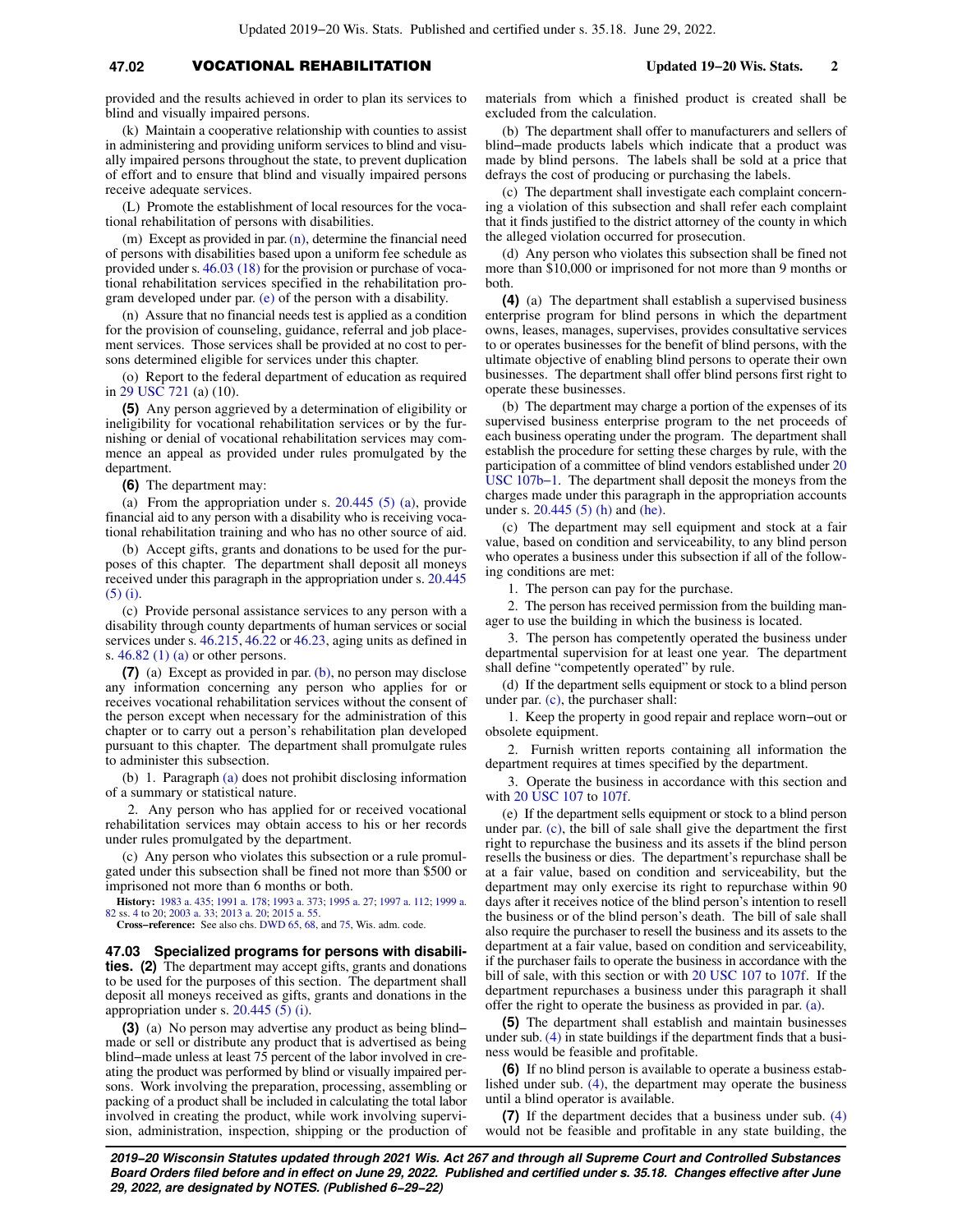### **3 Updated 19−20 Wis. Stats.** VOCATIONAL REHABILITATION **47.05**

department may contract with vending machine operators to install vending machines in the building, giving preference to blind operators of vending machines. The department may, under the procedures established as required under sub. [\(4\) \(b\),](https://docs.legis.wisconsin.gov/document/statutes/47.03(4)(b)) charge the net proceeds of each business operating under this subsection. The department shall deposit the moneys from the charges made under this subsection in the appropriation account under s. [20.445](https://docs.legis.wisconsin.gov/document/statutes/20.445(5)(h)) [\(5\) \(h\)](https://docs.legis.wisconsin.gov/document/statutes/20.445(5)(h)) and shall disburse the proceeds to provide services to blind persons under sub. [\(4\)](https://docs.legis.wisconsin.gov/document/statutes/47.03(4)) in accordance with [20 USC 107](https://docs.legis.wisconsin.gov/document/usc/20%20USC%20107) to [107f](https://docs.legis.wisconsin.gov/document/usc/20%20USC%20107f).

**(8)** A blind person participating in the supervised business enterprise program who is aggrieved by an act or omission of the department may commence a grievance proceeding under rules promulgated by the department.

**(9)** The council on blindness shall make recommendations to the department and to any other state agency concerning procedures, policies, services, activities, programs, investigations and research that affect any problem of blind or visually impaired persons. The department shall consult with the council concerning its programs that affect blind or visually impaired persons; the council may initiate consultations with the department. Upon request the department shall provide information to the council relating to matters concerning blind or visually impaired persons, but only information of a summary or statistical nature.

**History:** [1983 a. 435;](https://docs.legis.wisconsin.gov/document/acts/1983/435) [1985 a. 29,](https://docs.legis.wisconsin.gov/document/acts/1985/29) [266](https://docs.legis.wisconsin.gov/document/acts/1985/266); [1987 a. 27](https://docs.legis.wisconsin.gov/document/acts/1987/27); [1989 a. 31;](https://docs.legis.wisconsin.gov/document/acts/1989/31) [1991 a. 39](https://docs.legis.wisconsin.gov/document/acts/1991/39), [178](https://docs.legis.wisconsin.gov/document/acts/1991/178); [1993 a. 16;](https://docs.legis.wisconsin.gov/document/acts/1993/16) [1995 a. 27;](https://docs.legis.wisconsin.gov/document/acts/1995/27) [1997 a. 27,](https://docs.legis.wisconsin.gov/document/acts/1997/27) [36](https://docs.legis.wisconsin.gov/document/acts/1997/36), [112](https://docs.legis.wisconsin.gov/document/acts/1997/112), [283](https://docs.legis.wisconsin.gov/document/acts/1997/283); [2001 a. 109;](https://docs.legis.wisconsin.gov/document/acts/2001/109) [2003 a. 33](https://docs.legis.wisconsin.gov/document/acts/2003/33); [2011 a. 32](https://docs.legis.wisconsin.gov/document/acts/2011/32); [2017 a. 354.](https://docs.legis.wisconsin.gov/document/acts/2017/354)

**Cross−reference:** See also ch. [DWD 60,](https://docs.legis.wisconsin.gov/document/administrativecode/ch.%20DWD%2060) Wis. adm. code.

**47.035 Fiscal agents for persons with disabilities. (1)** Except as authorized in sub. [\(2\)](https://docs.legis.wisconsin.gov/document/statutes/47.035(2)) if an individual receives direct funding for personal assistance services that are provided to the individual under s.  $47.02$  (6) (c), and the services are provided through a county department of human services or social services or an aging unit, the county department or aging unit through which the services are provided shall serve directly as a fiscal agent or contract with a fiscal intermediary to serve as a fiscal agent for that individual for the purposes of performing the responsibilities and protecting the interests of the individual under the unemployment insurance law. The fiscal agent under this subsection is responsible for remitting any federal unemployment compensation taxes or state unemployment insurance contributions owed by the individual, including any interest and penalties which are owed by the individual; for serving as the representative of the individual in any investigation, meeting, hearing or appeal involving ch. [108](https://docs.legis.wisconsin.gov/document/statutes/ch.%20108) or the federal unemployment tax act [\(26 USC](https://docs.legis.wisconsin.gov/document/usc/26%20USC%203301) [3301](https://docs.legis.wisconsin.gov/document/usc/26%20USC%203301) to [3311\)](https://docs.legis.wisconsin.gov/document/usc/26%20USC%203311) in which the individual is a party; and for receiving, reviewing, completing and returning all forms, reports and other documents required under ch. [108](https://docs.legis.wisconsin.gov/document/statutes/ch.%20108) or the federal unemployment tax act on behalf of the individual.

**(2)** An individual may make an informed, knowing and voluntary election to waive the right to a fiscal agent under sub. [\(1\).](https://docs.legis.wisconsin.gov/document/statutes/47.035(1)) The waiver may be as to all or any portion of the fiscal agent's responsibilities. The waiver may be rescinded in whole or in part at any time.

**History:** [1993 a. 373](https://docs.legis.wisconsin.gov/document/acts/1993/373); [1997 a. 39,](https://docs.legis.wisconsin.gov/document/acts/1997/39) [112](https://docs.legis.wisconsin.gov/document/acts/1997/112); [1999 a. 82](https://docs.legis.wisconsin.gov/document/acts/1999/82).

**47.04 Contractual services.** The department may contract with nongovernmental agencies to provide the agencies vocational rehabilitation services.

**History:** [1985 a. 29.](https://docs.legis.wisconsin.gov/document/acts/1985/29)

**47.05 Employment First initiative. (1)** In this section:

(a) "Agency" has the meaning given in s. [13.172 \(1\)](https://docs.legis.wisconsin.gov/document/statutes/13.172(1)).

(b) "Competitive integrated employment" has the meaning given in [29 USC 705](https://docs.legis.wisconsin.gov/document/usc/29%20USC%20705) (5).

(c) "Working age" means an age that is at least 16 and includes the age at which a child with a disability becomes eligible for transition services under subch. [V of ch. 115](https://docs.legis.wisconsin.gov/document/statutes/subch.%20V%20of%20ch.%20115).

**(2)** All publicly funded programs that provide services and supports to working age persons with disabilities, when supporting the participation of persons with disabilities in activities outside their homes, shall prioritize the competitive integrated employment of persons with disabilities.

**(3)** The department shall, with assistance from the department of health services and the department of public instruction, lead a collaboration among all agencies that administer programs that provide services and supports to working age persons with disabilities to promote the competitive integrated employment of those persons while ensuring the self−determination and informed choice of the individual.

**(4)** (a) The department of workforce development, the department of health services, and the department of public instruction shall collaborate and, with the input of stakeholders including the Wisconsin Rehabilitation Council as established under [34 CFR](https://docs.legis.wisconsin.gov/document/cfr/34%20CFR%20361.16) [361.16,](https://docs.legis.wisconsin.gov/document/cfr/34%20CFR%20361.16) jointly develop a plan establishing specific performance improvement targets and describing specific methods used to coordinate efforts to ensure that programs, policies, and procedures support competitive integrated employment as described under sub. [\(2\).](https://docs.legis.wisconsin.gov/document/statutes/47.05(2)) The departments shall update the plan at least biennially.

(b) 1. The department of workforce development, the department of health services, and the department of public instruction shall each report on the progress, outcomes, and achievements that each department has made in increasing participation in competitive integrated employment in accordance with the plan under par. [\(a\)](https://docs.legis.wisconsin.gov/document/statutes/47.05(4)(a)), including information collected over the most recent period for which data are available. The departments shall make the reports required under this subdivision at least annually.

2. The department of workforce development, the department of health services, and the department of public instruction shall include all of the following in the reports under subd. [1.](https://docs.legis.wisconsin.gov/document/statutes/47.05(4)(b)1.):

a. A statement regarding the targets established in the plan under par. [\(a\).](https://docs.legis.wisconsin.gov/document/statutes/47.05(4)(a))

b. Steps taken by the departments, individually and collectively, to achieve the targets established in the plan under par. [\(a\).](https://docs.legis.wisconsin.gov/document/statutes/47.05(4)(a))

c. The number of working age persons with disabilities who received publicly funded services through each department during the most recent period for which data are available and the number of those persons identified who are employed in competitive integrated employment during that period.

d. The percentage change that the numbers under subd. [2. c.](https://docs.legis.wisconsin.gov/document/statutes/47.05(4)(b)2.c.) represent as compared to the numbers from the previous period.

e. To the extent available through the departments' data systems, data on the average number of hours worked and wages earned by persons described in subd. [2. c.](https://docs.legis.wisconsin.gov/document/statutes/47.05(4)(b)2.c.) who are employed in competitive integrated employment.

f. Information appropriate to each department related to progress in achieving the targets established under par. [\(a\)](https://docs.legis.wisconsin.gov/document/statutes/47.05(4)(a)).

g. Identified barriers to achieving the goals and objectives established under this section and strategies and policy changes in accordance with this section for each department, acting individually and collectively, to overcome or mitigate those barriers.

h. A statement or analysis specifically detailing the impact that the collaboration under sub.  $(3)$  has had on each department's progress, outcomes, and achievements in increasing participation in competitive integrated employment.

3. In addition to reporting data under subd. [2. c.](https://docs.legis.wisconsin.gov/document/statutes/47.05(4)(b)2.c.) to [e.](https://docs.legis.wisconsin.gov/document/statutes/47.05(4)(b)2.e.) on a statewide basis, the departments shall also report the data by region, county, or other geographic subdivision if data are already available on any such basis through the departments' data systems.

(c) 1. The department of workforce development, the department of health services, and the department of public instruction shall do one or more of the following with respect to the reports described in par. [\(b\)](https://docs.legis.wisconsin.gov/document/statutes/47.05(4)(b)):

a. Prominently publish or otherwise provide access to the reports on each department's Internet site.

b. Publish the reports through a single, state−maintained Internet site.

**2019−20 Wisconsin Statutes updated through 2021 Wis. Act 267 and through all Supreme Court and Controlled Substances Board Orders filed before and in effect on June 29, 2022. Published and certified under s. 35.18. Changes effective after June 29, 2022, are designated by NOTES. (Published 6−29−22)**